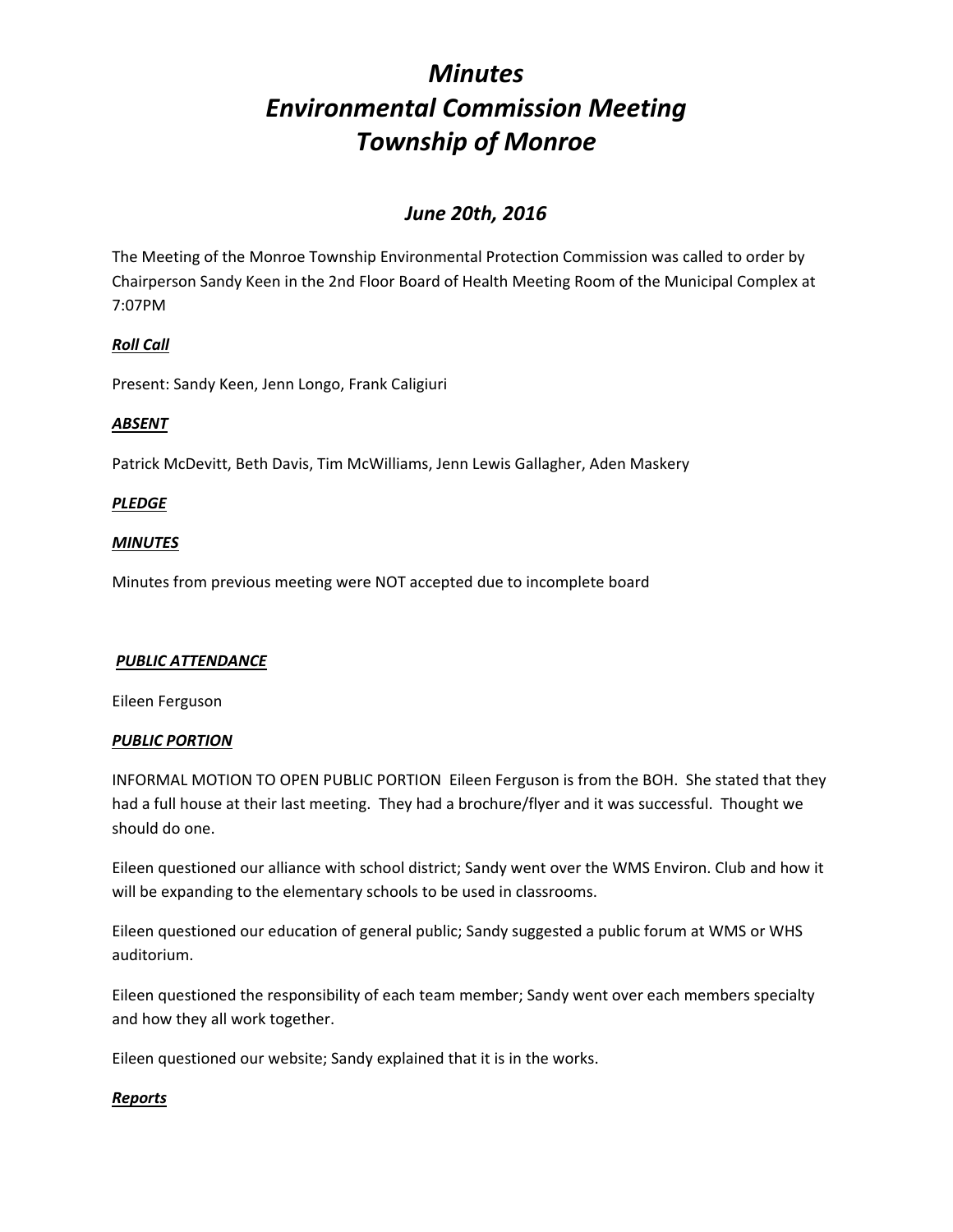#### *Sandy Keen*

Welcome to our 2 NEW members Aden Maskery (absent) and Margie Neal (absent)

Green Ribbons program still trying to implement in elementary schools by September. DECA students from WHS will do the classroom audits.

Tim McWilliams took a position with US Forestry

Storm basin~ Township takes care of these. US Fish & Wildlife contracted township to turn into Eco Basins. This was a 10 yr contract. Basins at WMS used for education purposes. Tim will be able to address tree removal and control at a later date.

State testing of streams is going well.

Pinelands~Pinelands doing a reassessment of water usage.

Studies, grants , research with CDC, It was up to Town Council to look into this and take action for the residents of Monroe.

Power Point Preentation~4H Sandy is putting together PP for grants and funding from Township/County for wells & ADA Bathrooms. Cheerleaders & Boy Scouts are using property. This is also being used for educational purposes. Connect 4H to school programs. This need to be able to use for recreational purposes once it is done. Education~ Need to educate students and community about forestry.

#### *Frank Caligiuri*

Main Street Development~ Library being demolished, New Council members (all good people), Theyare aiming to make Main Street like and Olde Time Main Street, Towne Center

Crystal Lake~(contaminated) water and sewer infrastructure to be done. Lake is now storm water and underground fed.

Storm Basins~Issue swith basins. In some areas is that basins are not working correctly, others are on a high water table causing problems.

Pinelands/Water usage~Developers cannot be denied water usage from township. Township buys water from Glassboro. To justify water lines township had to buy water, which allows the MUA to 60% capacity. Pressure issues‐so township had to build pumping station.